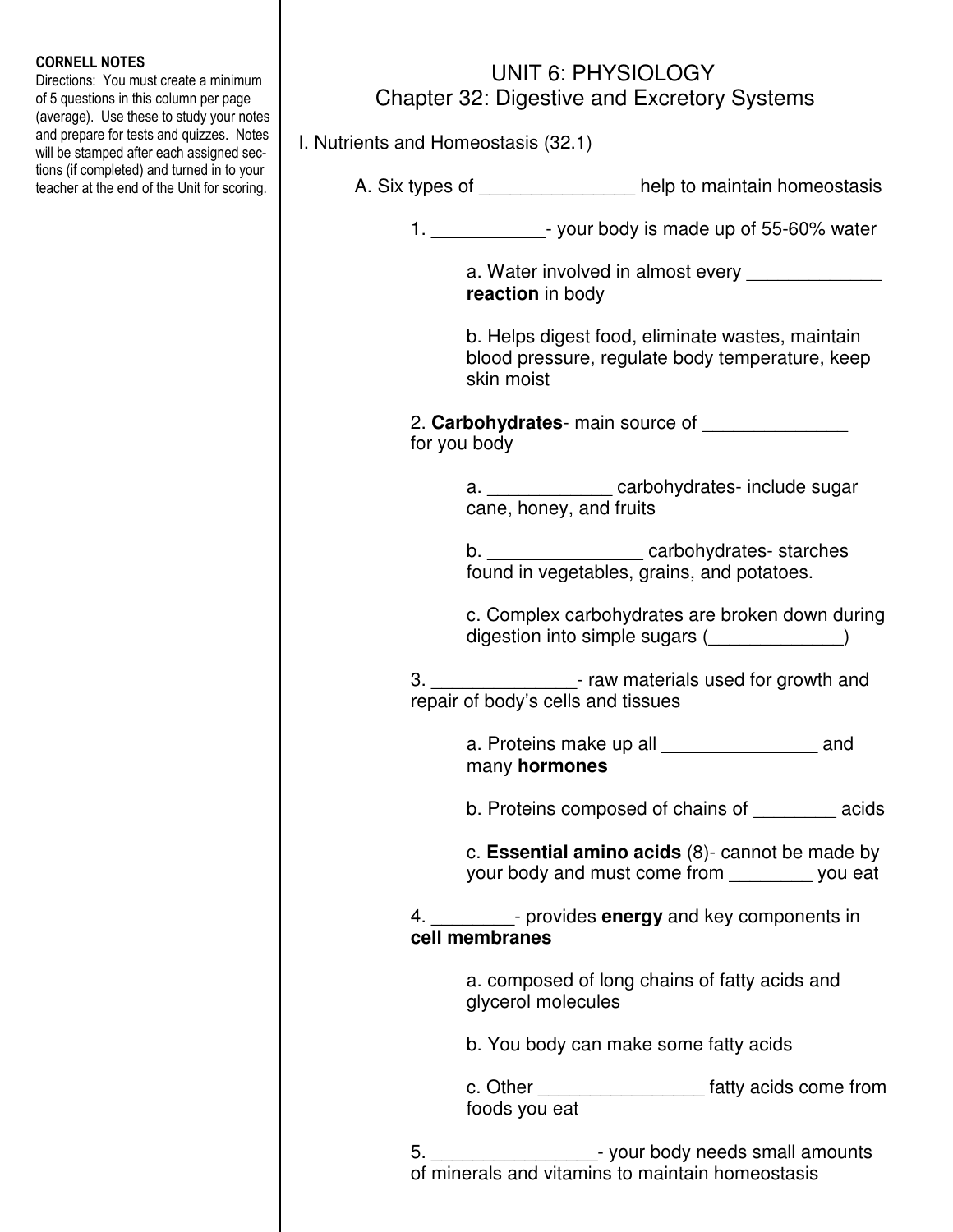|                             | a. Minerals- <b>___________________</b> materials (I.e.<br>calcium, sodium, potassium)                                         |
|-----------------------------|--------------------------------------------------------------------------------------------------------------------------------|
|                             | b. Must constantly replace because you lose them                                                                               |
|                             | 6. _______________________- organic molecules that work with<br>enzymes to regulate cell functions, growth, and<br>development |
|                             | a. Fat soluble vitamins $(A, D, E, and K)$ - stored in<br>______________ ________ for future use                               |
|                             | b. Water soluble vitamins $(C, B)$ - cannot be<br>stored and are ______________ in urine and feces.                            |
|                             | B. Meeting nutritional needs supports good health                                                                              |
|                             | 1. Important to eat balanced Fig. 2.                                                                                           |
|                             | 2. Food energy measured in __________________<br>$(C) = 1000$ calories                                                         |
|                             | 3. Nutrition Labels- gives information about foods we eat                                                                      |
| II. Digestive System (32.2) |                                                                                                                                |
|                             | A. Several digestive organs work together to break down food                                                                   |
|                             | 1. Digestion- process by which large molecules in food<br>are broken down into smaller molecules that can be used<br>by body   |
|                             | a. Utilizes ___________________, stomach acids, hormones, network of nerves and muscles.                                       |
|                             | b. Nutrients are absorbed by body and transported<br>by _______________________________ system to all cells                    |
|                             | 2. Takes about 24-33 hours per meal                                                                                            |
| stomach                     | B. Digestion begins in the ______________________ and continues in the                                                         |
|                             | 1. Chemical digestion begins with ________________<br>in<br>mouth (breaks down starches into sugar)                            |
|                             | 2. Chewed food in mixed with saliva and travels down<br>to stomach.                                                            |
|                             |                                                                                                                                |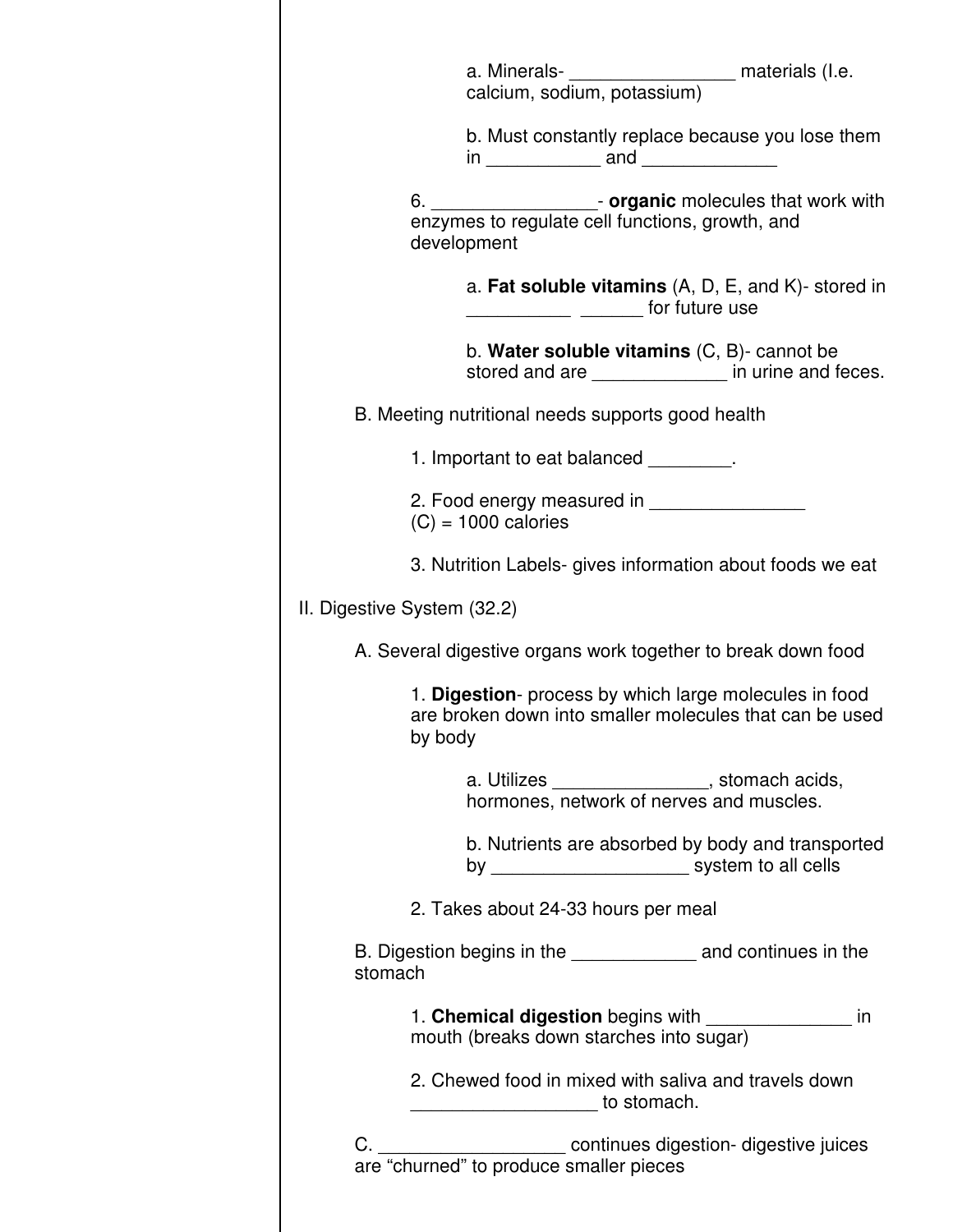|                              | 2. Stomach empties into small intestine                                                                           |
|------------------------------|-------------------------------------------------------------------------------------------------------------------|
|                              | D. ___________________ intestine- long narrow tube in which most<br>digestion takes place                         |
|                              | 1. Enzymes from pancreas, and ___________ from liver<br>enter to help digestion                                   |
|                              |                                                                                                                   |
|                              | a. Lining of intestine is ridged and folded to                                                                    |
|                              | b. Folds covered with fingerlike projections called                                                               |
|                              | E. Water is absorbed and solid waste are eliminated by the<br><u>______________</u> intestine                     |
|                              | 1. Large intestine (colon)- ________________ about 1 liter of<br>water a day.                                     |
|                              | 2. Also contains many types of ______________________                                                             |
| III. Excretory System (32.4) |                                                                                                                   |
| body                         | A. The excretory system eliminates <b>nonsolid wastes</b> from the                                                |
|                              | ____________________ wastes through sweat,<br>1. Eliminates<br>urine, and exhalation to help maintain homeostasis |
|                              | a. Wastes include toxic materials, excess water,<br>salts, $CO2$ , urea, minerals, and vitamins                   |
|                              | b. Main ___________________ are skin, lungs, kidneys                                                              |
|                              | 2. $\frac{1}{2}$ remove excess $CO2$ and water vapor through exhalation                                           |
|                              | 3. Preleases excess water and salts                                                                               |
|                              | 4. ____________________ filter blood and produce urine                                                            |
|                              | a. _______________- tube that carries urine to bladder                                                            |
|                              | b. $\underline{\hspace{1cm}}$ - saclike organ that can store up<br>to $1/2$ liter of urine                        |
|                              |                                                                                                                   |